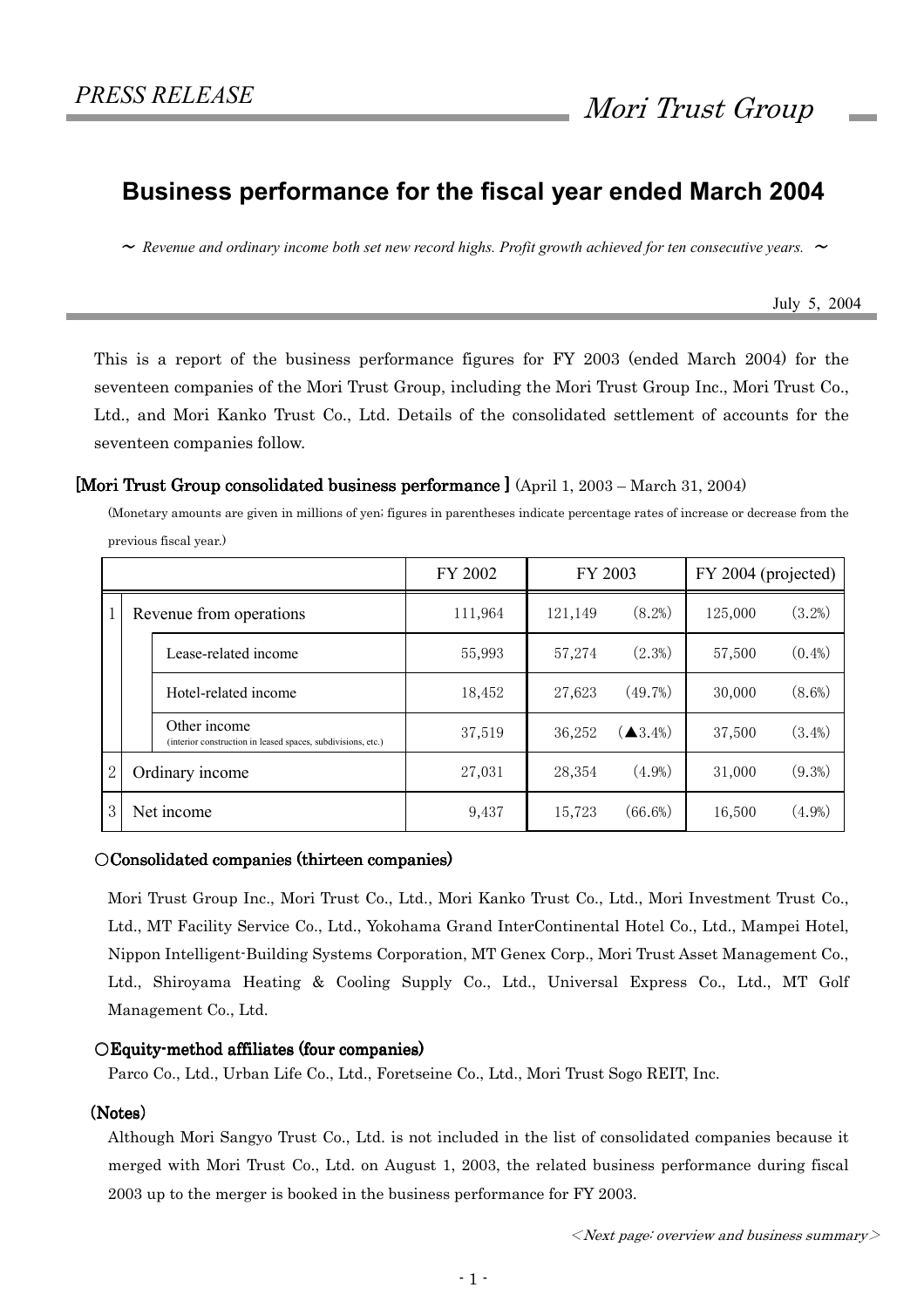- ○Sales and ordinary income both increased. Sales exceeded by 8.2% the previous record high of 112 billion yen from FY 2002 (ended March 2003), for a figure of 121.1 billion yen. Ordinary income also reached its highest level ever, increasing by 4.9% from the previous fiscal year to 28.4 billion yen, for its tenth consecutive year of growth (since 1994).
- ○A breakdown of sales reveals that lease-related income grew 2.3% over the previous fiscal year to 57.3 billion yen. Against a backdrop of a harsh sales climate for existing buildings, factors such as the opening of Marunouchi Trust Tower North (1 Marunouchi, Chiyoda-ku, Tokyo; 19 floors aboveground, three floors underground; total floor area 65,243 square meters; completed in September 2003) and the encouraging performance of the seven buildings acquired from Daikyo Inc. (September 2002, including Kojimachi Millennium Gardens) over the whole fiscal year contributed to this growth.
- $\bigcirc$ Hotel-related income grew 49.7% over the previous fiscal year to 27.6 billion yen. Sales generated over the entire fiscal year from the Yokohama Grand InterContinental Hotel Co., Ltd. (headquarters: Yokohama, Kanagawa Prefecture; President: Kazuoki Sone), which was subject to consolidation in the previous fiscal year made a marked contribution to this figure.
- ○Other income decreased by 3.4% from the previous fiscal year, to 36.3 billion yen. Although income from interior construction in leased spaces increased together with the completion of Marunouchi Trust Tower North (covered above), sales of properties decreased from the previous fiscal year.
- ○Ordinary income grew 4.9% over the previous fiscal year to 28.4 billion yen. Factors contributing to this increase include a reduction of interest-bearing debt and further improvements in borrowing conditions, as well as income from equity-method affiliates.
- ONet income grew 66.6% over the previous fiscal year to 15.7 billion yen. This was realized through factors such as the sale of securities, against a loss booked due to revaluation of real estate—in line with asset-impairment accounting preparations.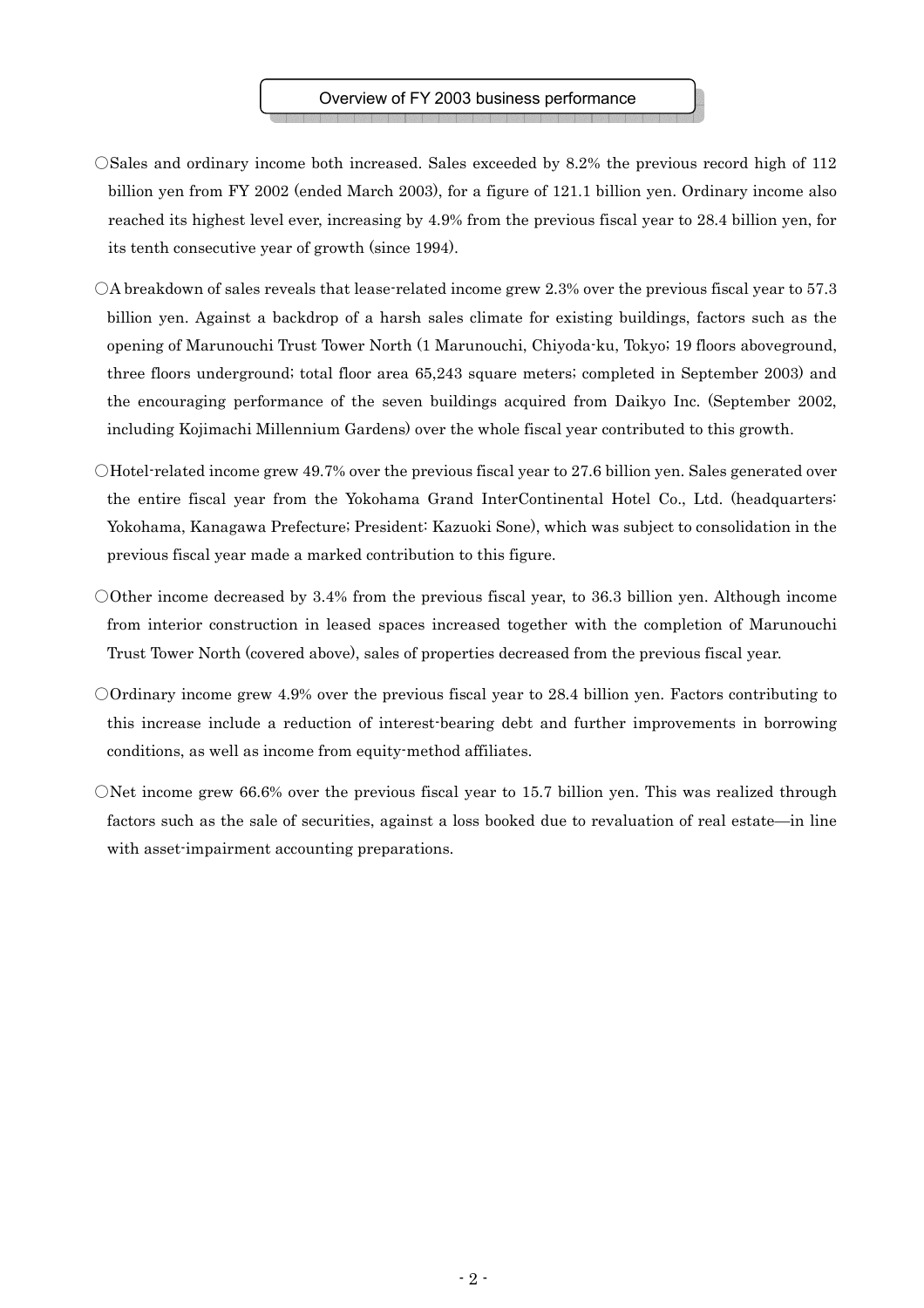- ○Sales of FY 2004 (ending March 2005) are projected to be 125 billion yen, for an increase of approximately 3.9 billion yen.
- ○For a breakdown of expected sales, lease-related income is expected to remain level with the figure for this fiscal year, at 57.5 billion yen. Although the sales climate for existing buildings is expected to remain harsh, contributions from factors such as the operation over the entire fiscal year of Marunouchi Trust Tower North (covered above) and the opening of the Tokyo Shiodome Building (1 Higashi-Shinbashi, Minato-ku, Tokyo; 37 floors aboveground, four floors underground; total floor area 192,000 square meters; slated for completion at the end of January 2005) are expected to contribute to this figure.
- ○Hotel-related income is expected to grow by approximately 2.4 billion yen over this fiscal year to 30 billion yen. Contributing to this expected growth is an anticipated bullish trend in business performance in this sector, resulting from factors such as income from sale of memberships to the upscale individual-membership resort club Granforet Villa Gora Club (Gora, Hakone, Ashigara-gun, Kanagawa Prefecture; five floors aboveground, two floors underground; total floor area 14,000 square meters; planned to open in March 2005) and anticipated growth in income from Yokohama Grand InterContinental Hotel Co., Ltd.
- O0ther income is expected to grow by approximately 1.2 billion yen over this fiscal year to 37.5 billion yen. Contributing are factors such as anticipated income from interior construction in leased spaces in the Tokyo Shiodome Building (covered above) and sales of properties.
- ○Ordinary income and net income are both expected to grow together with the increase in income in each segment covered above.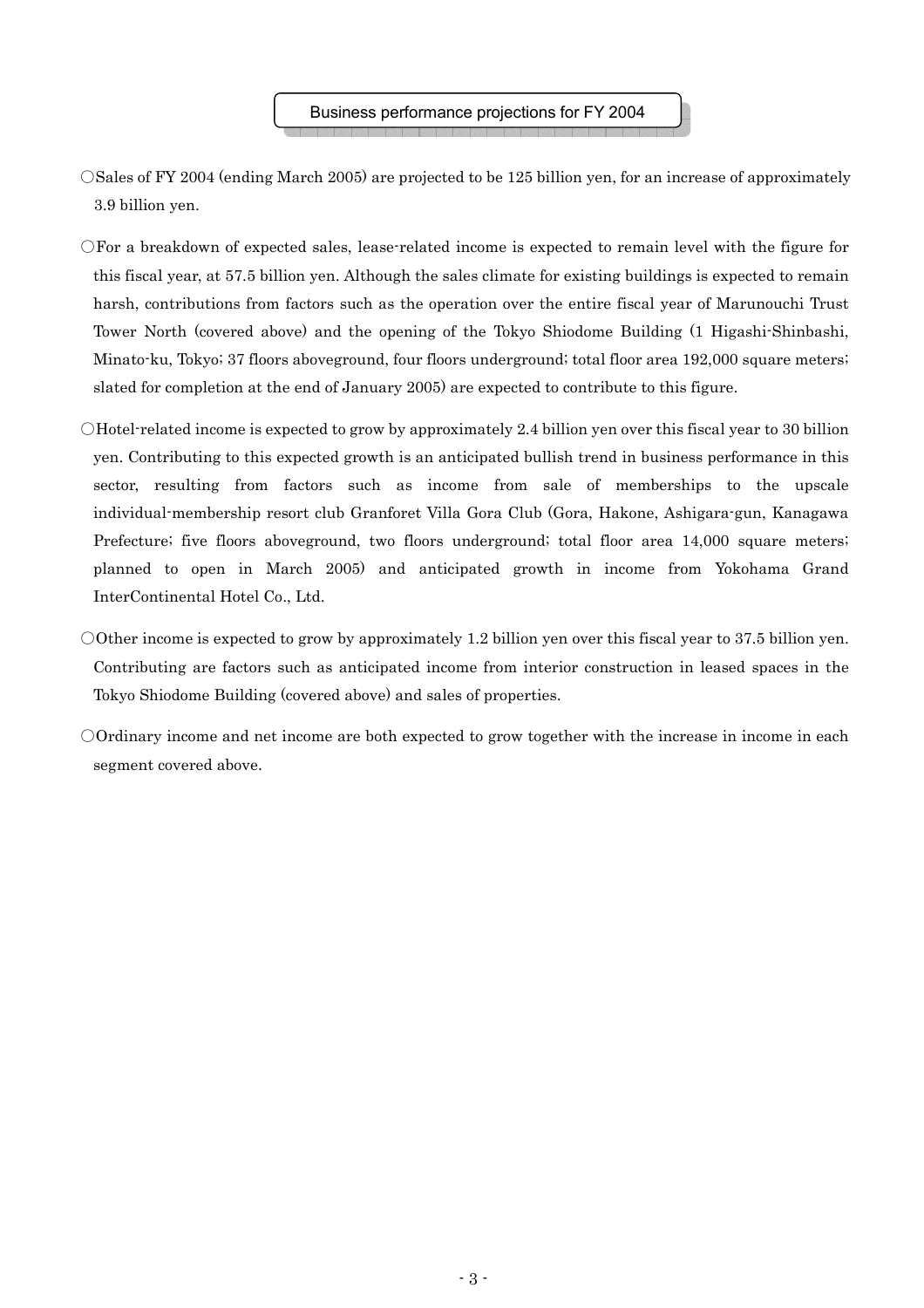### FY 2003 business summary

- ○In May 2003, Mori Kanko Trust Co., Ltd. acquired 86.5% of the total shares of travel agent Universal Express Co., Ltd. (headquarters: Chuo-ku, Tokyo; President: Yoshinobu Ikeda), including a capital increase via third-party allotment of shares.
- $\circ$  In June 2003, Mori Kanko Trust Co., Ltd. began construction of the Group's first upscale individual-membership resort club, Granforet Villa Gora Club (Gora, Hakone, Ashigara-gun, Kanagawa Prefecture; five floors aboveground, two floors underground; total floor area 14,000 square meters). (Refer to the FY 2005 business summary for a summary of this facility.)
- $\bigcirc$ In July 2003, Mori Trust Co., Ltd. underwrote a capital increase via third-party allotment of shares for Urban Life Co., Ltd. (listed on the second section of the Osaka Securities Exchange; headquarters: Chuo-ku, Osaka; President: Takayuki Yamada), of which it is the largest shareholder, and increased its holdings to 42.78% of company equity.
- ○In August 2003, Mori Trust Co., Ltd. merged with Group company Mori Sangyo Trust Co., Ltd. in order to further increase management efficiency and to strengthen the corporate foundation.
- $\circ$  In August 2003, sale of the upscale condominium Foretseine Shimazuyama (Higashi-Gotanda, Shinagawa-ku, Tokyo; three floors aboveground, one floor underground; eleven units in total), built and subdivided by Foretseine Co., Ltd., was completed.
- ○In September 2003, construction was completed for the Marunouchi Trust Tower North (Marunouchi, Chiyoda-ku, Tokyo; 19 floors aboveground, three floors underground; total floor area 65,243.54 square meters), on which construction had proceeded as the first stage of Mori Trust's Grand Central conceptual project underway in Marunouchi, Chiyoda-ku, Tokyo.
- $\overline{O}$ In November 2003, it was decided that the upper floors of the Tokyo Shiodome Building, under construction in the Shiodome redevelopment district of Tokyo, would be home to the most upscale hotel brand of Hilton International (headquarters: United Kingdom), the Conrad. Opening of the Conrad Tokyo (290 rooms) has been targeted for early summer 2005.
- ○In December 2003, Mori Investment Trust Co., Ltd. acquired the Oak Village Golf Club (Ichihara, Chiba Prefecture), which had hosted many women's professional golf tournaments and is well known as a championship-caliber course with a high difficulty level and a wealth of strategic features. Management of the golf club is handled by MT Golf Management Co., Ltd., which was established by Mori Investment Trust Co., Ltd. in July 2003.
- ○In February 2004, Mori Trust Sogo REIT, Inc., formed by Mori Trust Asset Management Co., Ltd., was listed on the Tokyo Stock Exchange REIT Index.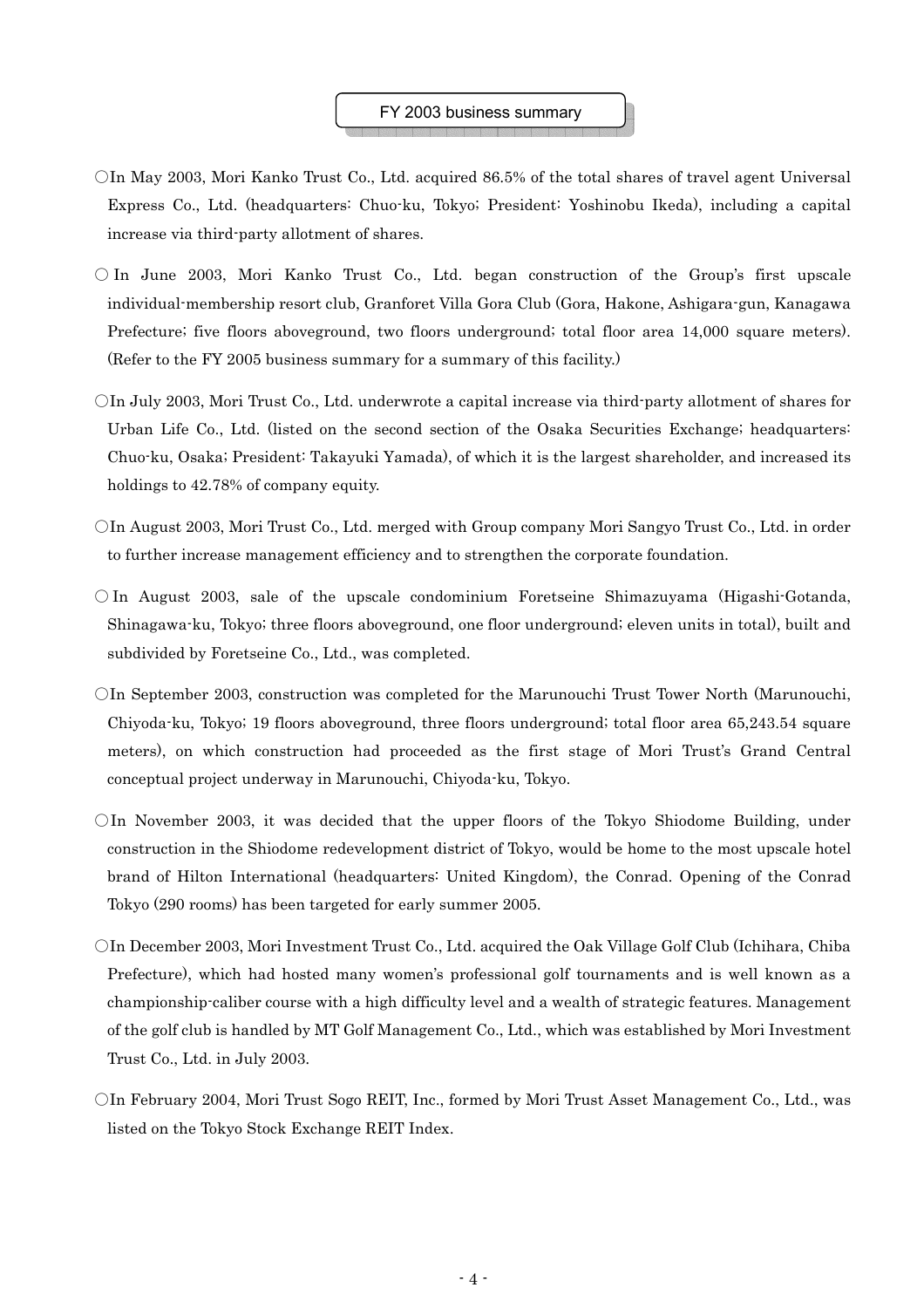○The Tokyo Shiodome Building, on which Mori Trust Co., Ltd. has been proceeding with construction since October 2002, is planned for completion at the end of January 2005.

The office floors of this building (the third through 26th floors) will be occupied by Softbank Corp. (headquarters: Chuo-ku, Tokyo; President: Masayoshi Son) and its group companies. The retail facility on the lower floors is planned to be operated by Parco Co., Ltd.

In addition, the hotel floors will be home to the first Japanese hotel of the most upscale hotel brand of Hilton International, the Conrad. Opening of the Conrad Tokyo (290 rooms) is planned for early summer 2005.

| Location                | 1-9-1 Higashi-Shinbashi, Minato-ku, Tokyo                                  |  |
|-------------------------|----------------------------------------------------------------------------|--|
| Size                    | 37 floors aboveground, four floors underground                             |  |
| Land area               | $17,847$ square meters $(5,399$ tsubo)                                     |  |
| Total floor area        | $192,000$ square meters $(58,081$ tsubo)                                   |  |
| Uses                    | Office (first and third through 26th floors)                               |  |
|                         | Hotel (first and $28th - 37th$ floors; first and second floors of low-rise |  |
|                         | building)                                                                  |  |
|                         | Retail facility (first and second basement floors, first and second        |  |
|                         | aboveground floors)                                                        |  |
| Construction began      | October 2002                                                               |  |
| Planned completion date | January 2005                                                               |  |

○Following completion of the Marunouchi Trust Tower North (covered above) in September 2003 as the first stage of the Grand Central (a conceptual project underway in Marunouchi, Chiyoda-ku, Tokyo), Mori Trust Co., Ltd. plans to begin construction of the second phase of construction on the same site in April 2005, the Marunouchi Trust Tower Main Building, a high-rise complex consisting of offices, a hotel, and a retail facility. Construction is slated for March 2008 completion.

○Construction of the upscale individual-membership resort club, Granforet Villa Gora Club (covered above), on which Mori Kanko Trust Co., Ltd. began construction in June 2003, is planned for completion in February 2005, with the facility due to open in March 2005. In addition, it has been decided that the spa facilities of this club would be operated by Banyan Tree Spa (headquarters: Singapore), which has received favorable reviews from around the world.

| Location            | Gora, Hakone, Ashigara-gun, Kanagawa Prefecture                              |
|---------------------|------------------------------------------------------------------------------|
| Size                | Five floors aboveground, two floors underground                              |
| Land area           | $6.135$ square meters $(1.856$ tsubo)                                        |
| Total floor area    | $14,007$ square meters $(4,237$ tsubo)                                       |
| Summary of facility | Guest rooms: 80 (three room types, plus rooms for travelers with pets)       |
|                     | Capacity: approximately 200 persons                                          |
|                     | Other facilities include restaurants (Japanese, western), classic bar, onsen |
|                     | baths, and spa                                                               |
| Planned to open     | March 2005                                                                   |